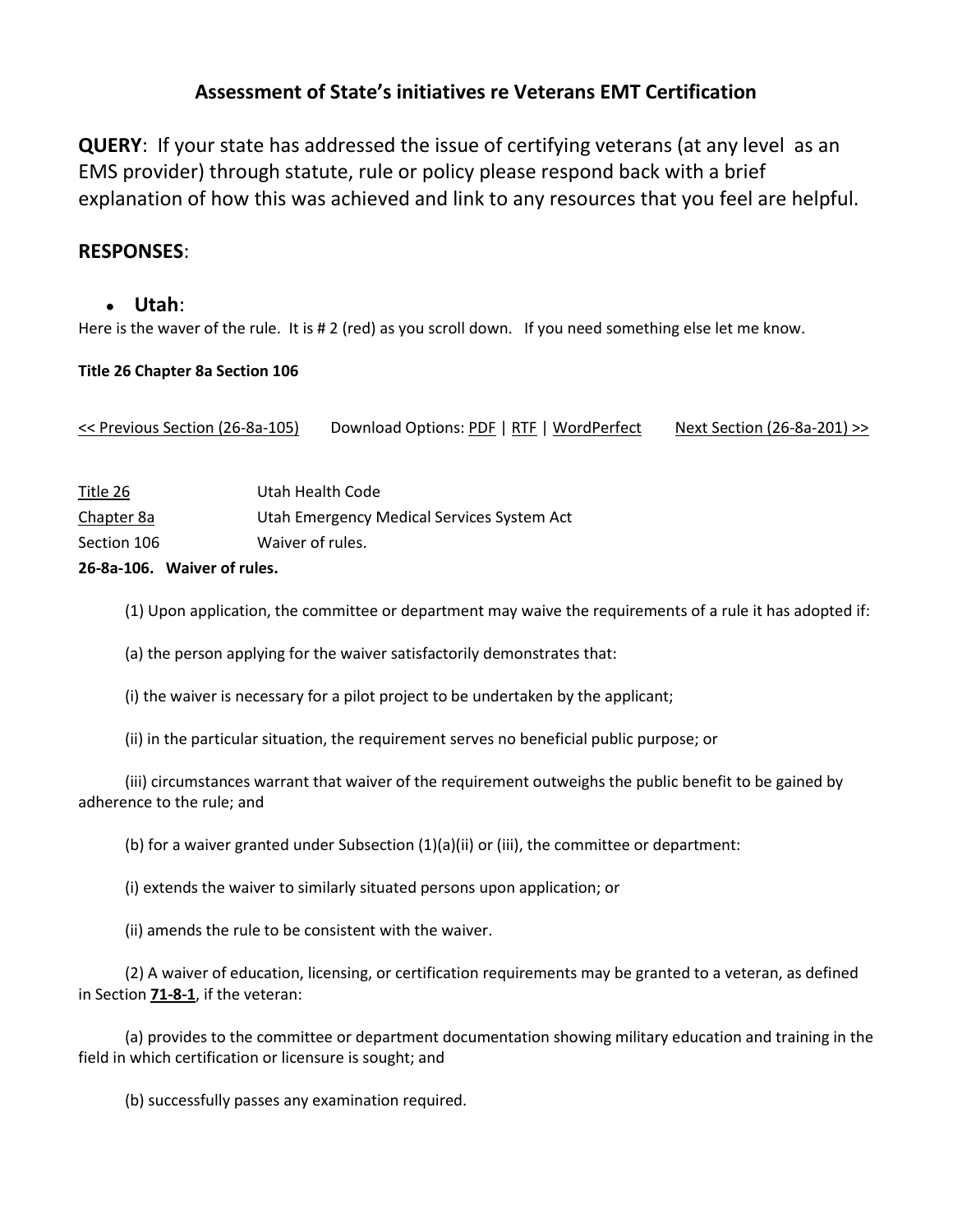(3) No waiver may be granted under this section that is inconsistent with the provisions of this chapter.

# **Colorado**

In the 2012 legislative session, the Colorado legislature amended the statute regarding EMS provider certification to be more military-friendly. There are three provisions that focus more on active duty military rather than veterans, but here they are for your information:

1. Provide for EMS provider reciprocity in Colorado for members of the armed forces and their spouses residing in Colorado who hold a valid EMS provider license or certification from another state and are in good standing in that state. So, in these situations, Colorado would grant certification to applicants who may or may not hold NREMT certification. That is a change for us as we have in the past required all new applicants to have NREMT. These applicants must still undergo a fingerprint-based criminal history record check.

2. Certain professional competency renewal requirements are waived for individuals called to federally funded active duty for 120 days to serve in a war, emergency or contingency.

3. Recognize continuing education provided to members of the armed forces for certification renewal purposes.

You can view the rules we developed to implement the statutory changes on our website a[t www.coems.info.](http://www.coems.info/) Then scroll down to where it says "Draft rules, 6 CCR 1015-3, Chapter One - Rules Pertaining to EMS Education and Certification.

## **New Jersey**

We've had legislation introduced (see attached), but it has not been voted upon. Operationally, we would need to review every applicant's military record to determine what civilian level of provider the applicant qualifies for. For EMT, it might be a bit easier, but by utilizing the NREMT paramedic examination process, as I understand it, the applicant would need to meet their requirements as well. (See attached file: Senate Bill 1905 - Military to Civilian EMS credential.pdf)

## **Missouri**

Missouri currently has proposed language to our regulation (19 CSR 30-40.342, which will provide certification/licensure for military personnel.

"Honorably Discharged enlisted medical personnel who have been separated for no more than two years, may have their training and education reviewed for equivalency, and if accepted may complete the licensure testing with National Registry of Emergency Medical technician." Qualifying documentation is required:

- 1. Honorable discharge from U.S. Army, Navy, Air Force and U.S. Coast Guard, and
- 2. Documentation of graduation for aqn approved technical school of their respective services' enlisted medical MOS/FSC/Rating.
- 3. Documentation of National Registry EMT certificate, if available or State EMT certificate or license.
- 4. State licensure as an EMT-I, EMT-P will be accepted for review of licensure at a level above EMT, or
- 5. Completion of a DOD approved EMT-I or Paramedic Program.
- 6. Documentation that the last two years of service were in primary medical MOS/AFSC/Rating that qualifies them for National Registry EMT at a minimum
- 7. Any documentation the applicant has regarding formal education at a level above their entry level technical training may be considered.

These documents shall be submitted to a Missouri accredited EMT program that is authorized to provide initial EMT training and NREMT testing at the EMT level. The accredited training shall ensure that the formal education meets or exceeds the National Standards for EMT. If a deficiency is noted in the applicant's education or skills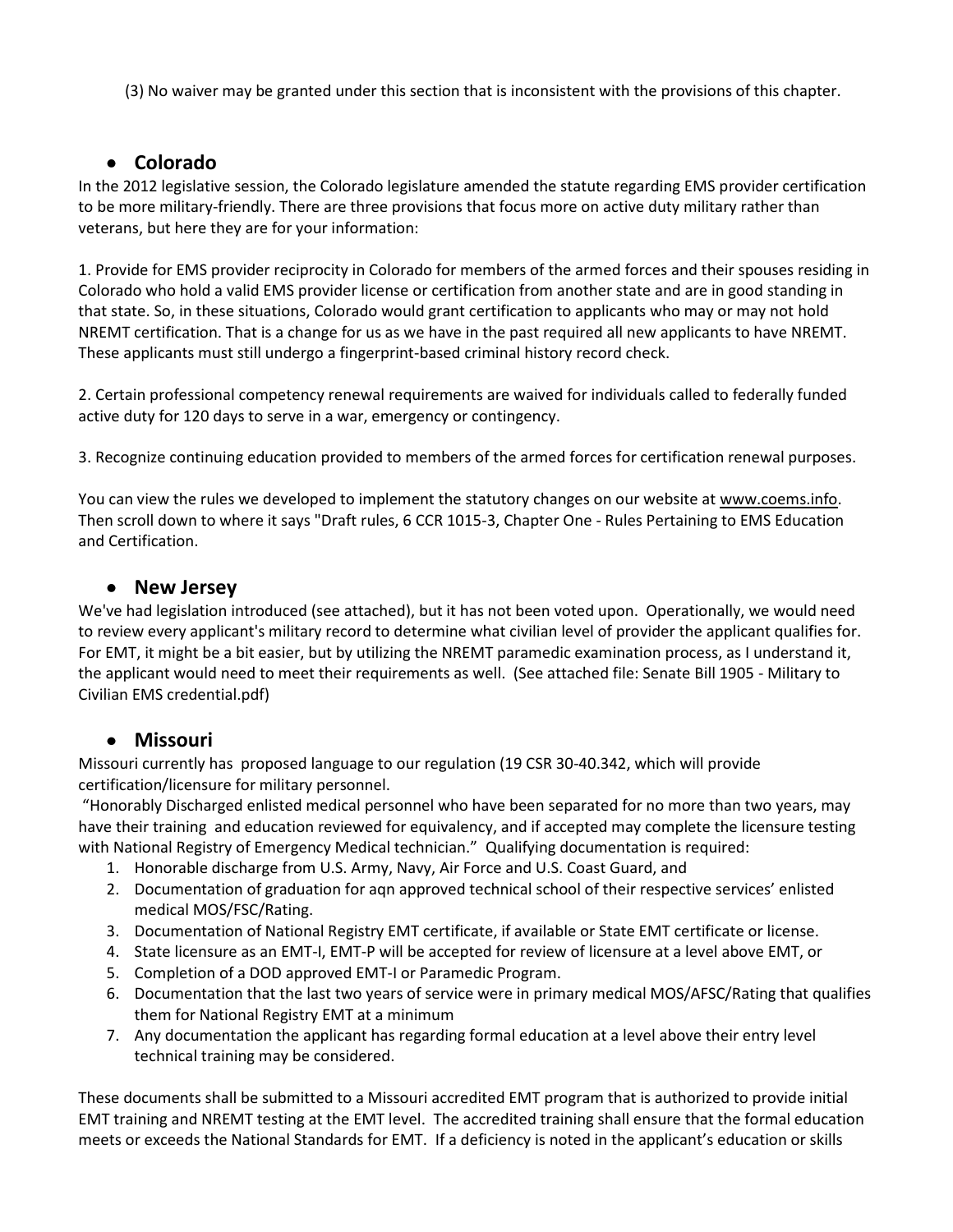performance, the training entity will make available remedial classroom and psychomotor skills before documenting course completion, and approving the applicant for state approved EMT practical testing and the National Registry cognitive exam.

For consideration for advanced level licensure, the documents shall be submitted to a Missouri/ CoAEMSP accredited Paramedic program that is authorized to provide initial Paramedic training and NREMT testing at the Advanced level. The accredited training entity shall ensure that the formal education meets or exceeds all the National Standards for Advanced EMT/EMT-I or Paramedic. A skills assessment will be conducted at this time. Again in case of deficiency, remedial classroom and psychomotor skills before documentation of course completions and approving for the National Registry.

## **Arkansas**

20-13-214. Military emergency medical personnel.

 (a) Military personnel who return to the State of Arkansas following active duty and who received emergency medical training on active duty shall be granted initial licensure from the Department of Health as emergency medical services personnel under this subchapter, upon proof from the military that the individual received emergency medical training while on active duty.

(b) Military personnel licensed under this section shall pay the fees for biennial renewal of the emergency medical services personnel license required under this subchapter.

## **Maine**

We provide a one year extension for military personnel whose license expired while they are serving overseas – I can find the reference when I get back to the office if you're interested.

We are usually able to process license applications with a 3-4 day turnaround, which also helps these folks get back in the groove.

## **Virginia**

I have pasted below the section of the Code of Virginia that authorized the certification and recertification of EMS personnel in Virginia. Our regulations go into much greater detail regarding personnel requirements, education and certification, certificate process and practice, educational programs and management, testing, etc. This was initiated by our office and met no resistance from our General Assembly members. This is also considered a "jobs creation" effort as well and supported our recruitment and retention efforts. Please let me know if you have any questions.

§ 32.1-111.5. Certification and recertification of emergency medical services personnel.

A. The Board shall prescribe by regulation the qualifications required for certification of emergency medical care attendants, including those qualifications necessary for authorization to follow Do Not Resuscitate Orders pursuant to § [54.1-2987.1.](http://leg1.state.va.us/cgi-bin/legp504.exe?000+cod+54.1-2987.1) Such regulations shall include criteria for determining whether an applicant's relevant practical experience and didactic and clinical components of education and training completed during his service as a member of any branch of the armed forces of the United States may be accepted by the Commissioner as evidence of satisfaction of the requirements for certification.

B. Each person desiring certification as emergency medical services personnel shall apply to the Commissioner upon a form prescribed by the Board. Upon receipt of such application, the Commissioner shall cause the applicant to be examined or otherwise determined to be qualified for certification. When determining whether an applicant is qualified for certification, the Commissioner shall consider and may accept relevant practical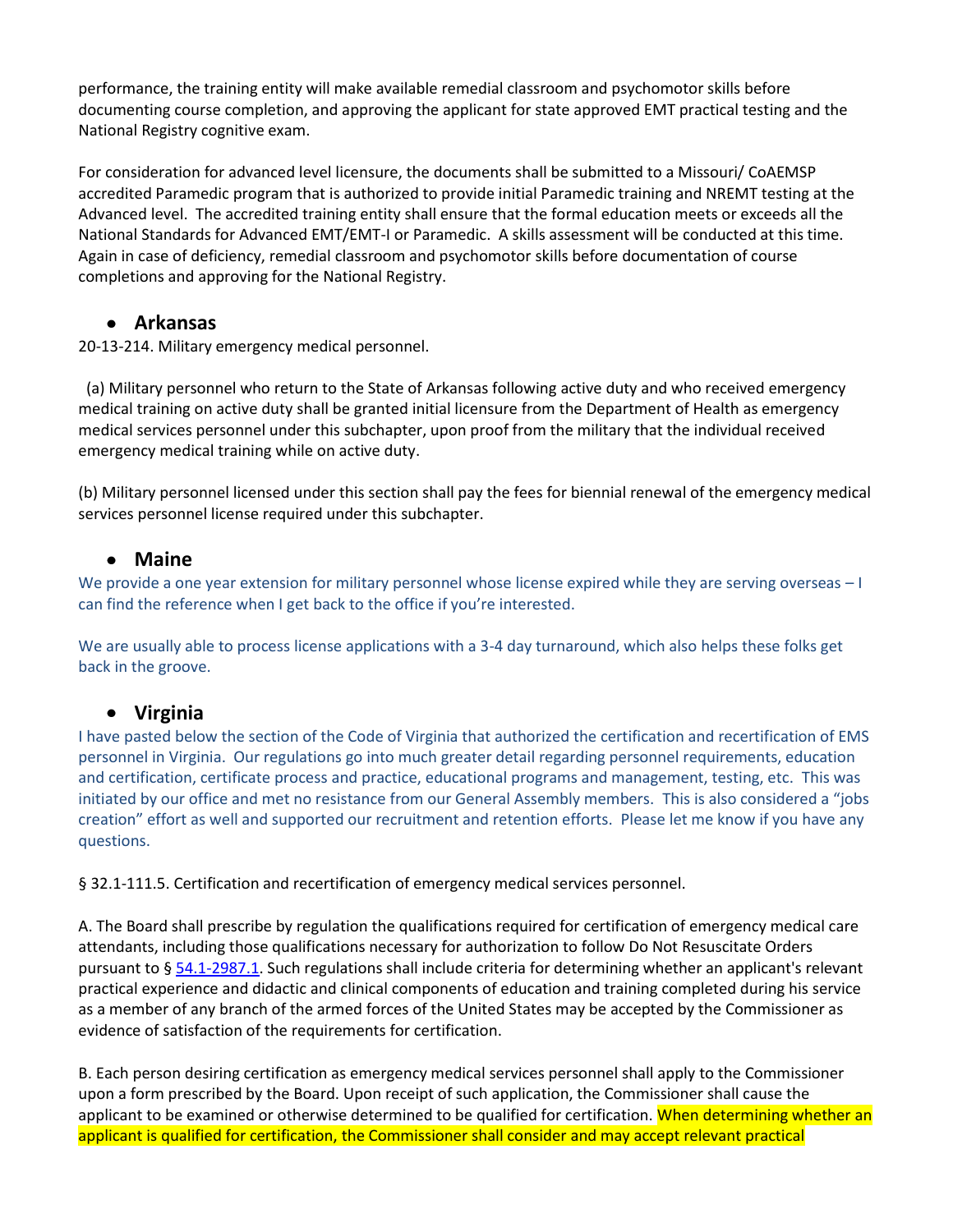experience and didactic and clinical components of education and training completed by an applicant during his service as a member of any branch of the armed forces of the United States as evidence of satisfaction of the requirements for certification. If the Commissioner determines that the applicant meets the requirements for certification as emergency medical services personnel, he shall issue a certificate to the applicant. An emergency medical services personnel certificate so issued shall be valid for a period required by law or prescribed by the Board. The certificates may be renewed after successful reexamination of the holder. Any certificate so issued may be suspended at any time that the Commissioner determines that the holder no longer meets the qualifications prescribed for such emergency medical services personnel. The Commissioner may temporarily suspend any certificate without notice, pending a hearing or informal fact-finding conference, if the Commissioner finds that there is a substantial danger to public health or safety. When the Commissioner has temporarily suspended a certificate pending a hearing, the Commissioner shall seek an expedited hearing in accordance with the Administrative Process Act ( $\S$  [2.2-4000](http://leg1.state.va.us/cgi-bin/legp504.exe?000+cod+2.2-4000) et seq.).

C. The Board shall prescribe by regulation procedures and the qualifications required for the recertification of emergency medical services personnel. Such regulations shall include (i) authorization for continuing education and skills testing, in lieu of a written examination, with the signature of the relevant operational medical director; (ii) authorization for the relevant operational medical director to require the written examinations administered or approved by the Office of Emergency Medical Services, as deemed necessary, of certain emergency medical services personnel; (iii) authorization for exemptions from the written test for recertification by the relevant operational medical director; (iv) triennial recertification of advanced life support providers; (v) approval by the Office of Emergency Medical Services of continuing education modules in which each module may be tested separately; and (vi) effective on January 1, 1998, a sequential option for the completion of the skills tests for recertification.

D. The Commissioner may issue a temporary certificate when he finds that it is in the public interest. A temporary certificate shall be valid for a period not exceeding ninety days.

# **Tennessee**

This is from our rules which includes military:

Out-of-state requirements for License of federal or ex-federal employees. Any EMT or EMTParamedic who has successfully completed an approved U.S. Department of Transportation EMT Basic or EMT Paramedic course while employed with the federal government and who holds current certification from National Registry of Emergency Medical Technicians for the Emergency Medical Technician-Basic or Emergency Medical Technician-Paramedic may apply for Tennessee EMT or EMT-Paramedic license by complying with the following*:*

 (a) conform to all license requirements for Tennessee Emergency Medical Technicians or EMT-Paramedics; and

 (b) submit appropriate documentation of extended skills training conducted by an authorized instructor of a Tennessee Accredited EMS Training Institution; or

documentation of extended skills training from a federally approved training agency; and

 (c) submit the appropriate application forms and fees, if applicable, to the Division of Emergency Medical Services.

**California**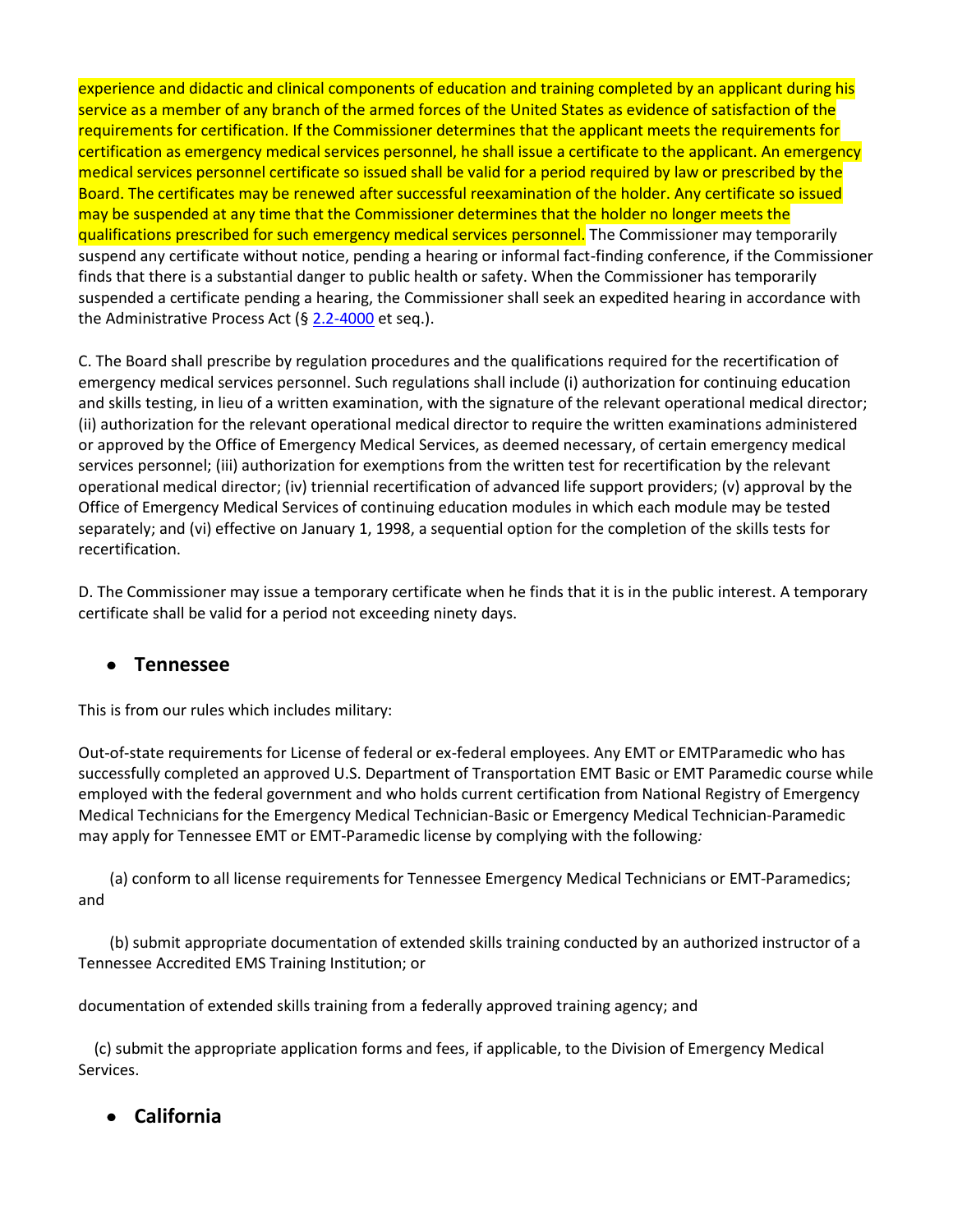We do not yet have legislation, but we have become aware of potential legislation that would require us to develop regulations for a bridge training program for military medics. It will be loosely based on a program in Michigan that cuts paramedic training by 18 weeks for military combat medics. Our previous research on this topic showed a low demand for such a transitional program.

#### **Nebraska**

Nebraska requires military trained medical personnel must have a current National Registry card to apply for a providers license in Nebraska. That is the only special requirement we have.

#### **Alaska**

The Alaska Legislature has two-recently introduced bills, SB 4 and HB 84 addressing credit for military education training and the issuance of temporary licenses. The EMS office will be analyzing the bills next week. The text of the bills can be found at:<http://www.legis.state.ak.us/basis/start.asp> Our regulations do not currently provide for temporary certification.

#### **New Hampshire**  $\bullet$

New Hampshire has no special considerations for military medical personnel. They have to have a National Registry card to get licensed in NH.

## **Wyoming**

Wyoming is alone in that military members must essentially follow the same path as everyone else. The two bills attached here are making their way through the legislature currently. I don't know that they are dramatically going to impact how we do business, since we have always accepted EMT courses done through the military and these bills seem to just say that "licensing boards must license these persons if they meet all the qualifications". Plus, there is some discussion about whether it would apply to us anyway since we aren't a "board". Other than that we don't have anything in rule that addresses military specifically. Just thought you might want to look at these (**2 attachments**)

## **Texas**

Military personnel shall follow the same application process as Out of State/Reciprocity applicants because Military courses are not Texas approved/certified courses and are therefore considered Out of State courses. Please use Reciprocity application and process to gain Texas Certification. **Military applicants must also submit documentation of completion of a military EMS course.**

## **Idaho**

Our answer here in Idaho is competency based education. There is incredible diversity of skill sets within the military enlisted medical MOS's. It would be very challenging to draw a straight line from the military to one of our EMS licenses. The best solution is to run them through the educational system filter and let that be the leveling mechanism. I would be very uneasy about putting language in code or rule that locks you into a specific translation process and then have to try to manage that as the branches make changes to their individual curricula.

#### **Indiana**

Indiana's Rules provide for: **836 IAC 4-3-3 Certification based upon reciprocity** Authority: IC 16-31-2-7; IC 16-31-3-14; IC 16-31-3-14.5; IC 16-31-3-20 Affected: IC 16-31-3-8; IC 16-31-3-10